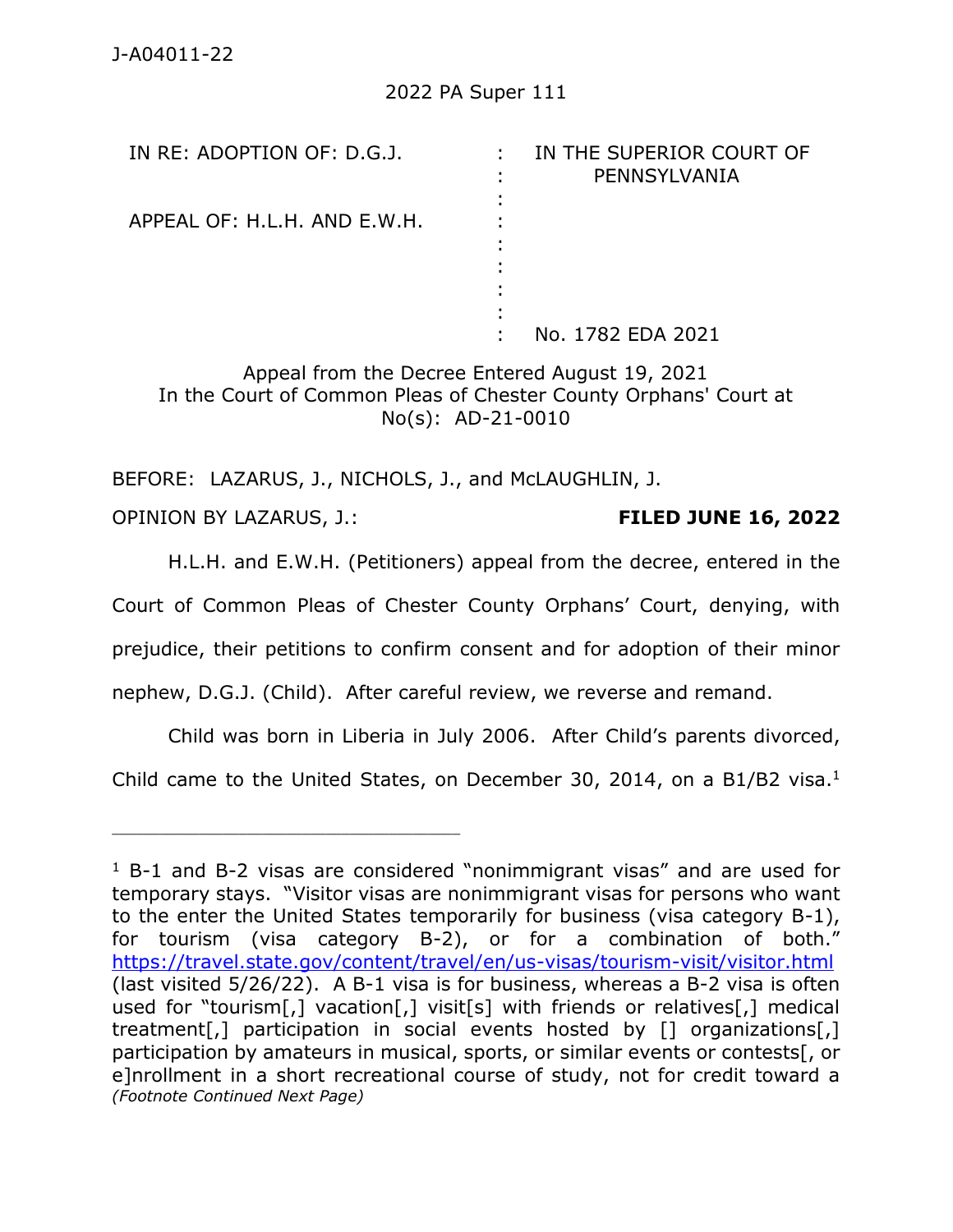Since his arrival in the United States, Child has resided with Petitioners, his maternal aunt and uncle, who were also born in Liberia but became naturalized United States citizens on June 13, 2011. Petitioners and Child reside in Coatesville, Chester County, Pennsylvania.

On February 22, 2021, Petitioners filed a "Report of Intention to Adopt"

(Report) Child, averring that "[o]n November 27, 2020, Child's biological

parents signed consents to adoption." Report of Intention to Adopt, 2/22/21,

at 1. Attached to the Report are signed, dated and notarized consents,

executed by Child's biological parents, indicating that they

\_\_\_\_\_\_\_\_\_\_\_\_\_\_\_\_\_\_\_\_\_\_\_\_\_\_\_\_\_\_\_\_\_\_\_\_\_\_\_\_\_\_\_\_

voluntarily and unconditionally consent to the adoption of [Child,] understand that by signing th[e c]onsent[s they] indicate [their] intent to permanently give up all rights to [Child,] understand[] [Child] will be placed for adoption by [Petitioners, that they] understand [they] may revoke th[e c]onsent[s]  $\ldots$  by placing the revocation in writing and serving it upon the agency or adult to whom [Child] was relinguished<sup>[</sup>, and that the c]onsent<sup>[s]</sup> to an adoption is irrevocable unless [they] revoke [them] within THIRTY (30) DAYS after executing [them.]

degree[.] *Id.* A visitor visa cannot be used to obtain permanent residence in the United States. *Id.*

Although you can extend your B-1 and B-2 visa, by application, for up to a maximum of ten years, you are only permitted to remain in the United States for up to 6 months at a time and must return to your home country for some time and travel back to the United States. [https://visa](https://visa-applications.org/news/usa/b-visas/)[applications.org/news/usa/b-visas/](https://visa-applications.org/news/usa/b-visas/) (last visited on 5/13/22).

We recognize, however, that Child's immigration status is not before us today and we do not opine on the effect of any domestic adoption decree on Child's immigration status. *See infra* at n.6.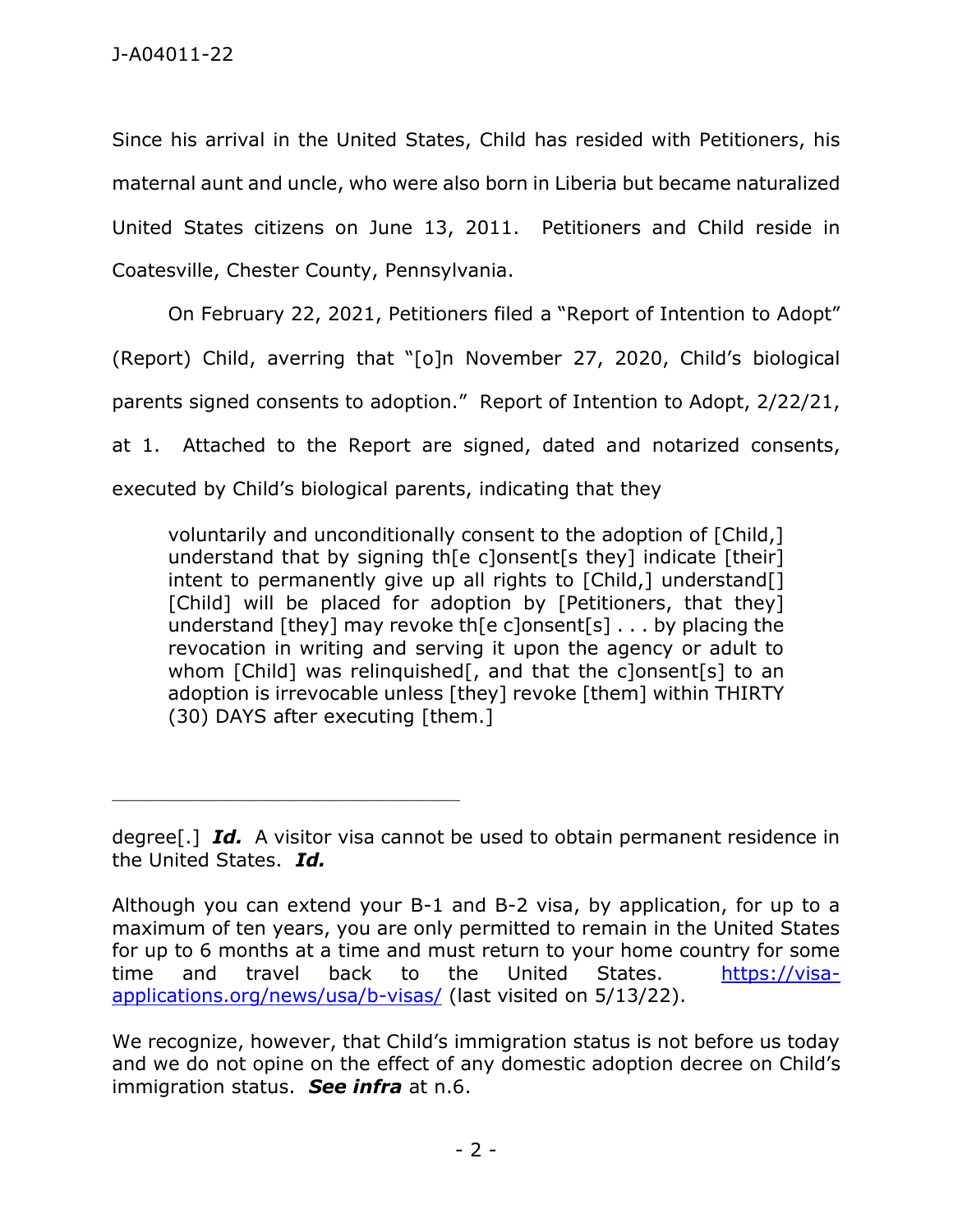Statutory Consent of Birth Mother, 11/27/20, at 1-2; Statutory Consent of Birth Father,  $11/27/20$ , at  $1-2<sup>2</sup>$  Child's biological parents also executed statements indicating that they wish to be contacted by Child after he attains the age of 18. Statement by Parent, 11/27/20, at 1.

On that same date, Petitioners filed petitions to confirm biological parents' consents to adopt, as well as a petition for adoption of Child. On August 19, 2021, the trial court issued its decree denying the petitions with prejudice and without a hearing. The Orphans' Court judge determined that because Child is foreign-born, "until the Petitioners comply with [23 Pa.C.S.] § 2908,[3] the court [] lack[s] jurisdiction[,] the [Petitioners'] filings [are]

\_\_\_\_\_\_\_\_\_\_\_\_\_\_\_\_\_\_\_\_\_\_\_\_\_\_\_\_\_\_\_\_\_\_\_\_\_\_\_\_\_\_\_\_

*(Footnote Continued Next Page)*

 $2$  We recognize that if parental rights are terminated to a child, then there is no need for a consent to adopt from that parent. *See* 23 Pa.C.S.A. § 2714 (consent of parent to adoption not required if decree of termination with regard to such parent has been entered and if parental rights have not been terminated, court may find, after notice and hearing, that consent not required where court finds grounds exist for involuntary termination under section 2511); *id.* at § 2901 ("no decree of adoption shall be entered unless natural parent or parents' rights have been terminated"). However, the reverse is not always the case. *See id.* at § 2903 (when parent consents to adoption of child by spouse, parent-child relationship remains whether or not consenting parent is one of petitioners in adoption proceedings). In fact, under our Adoption Act, the written consent of a parent or guardian of a child under the age of 18 "shall not be required," but the adults [who have been] car[ing for] the child shall file a separate consent to accept custody of the child if the child has been "for a minimum period of 30 days in the [ir] exclusive care [.]" 23 Pa.C.S. §§ 2502(A)-(B).

<sup>&</sup>lt;sup>3</sup> Section 2908 of the Act states:

<sup>§ 2908.</sup> Foreign decree of adoption.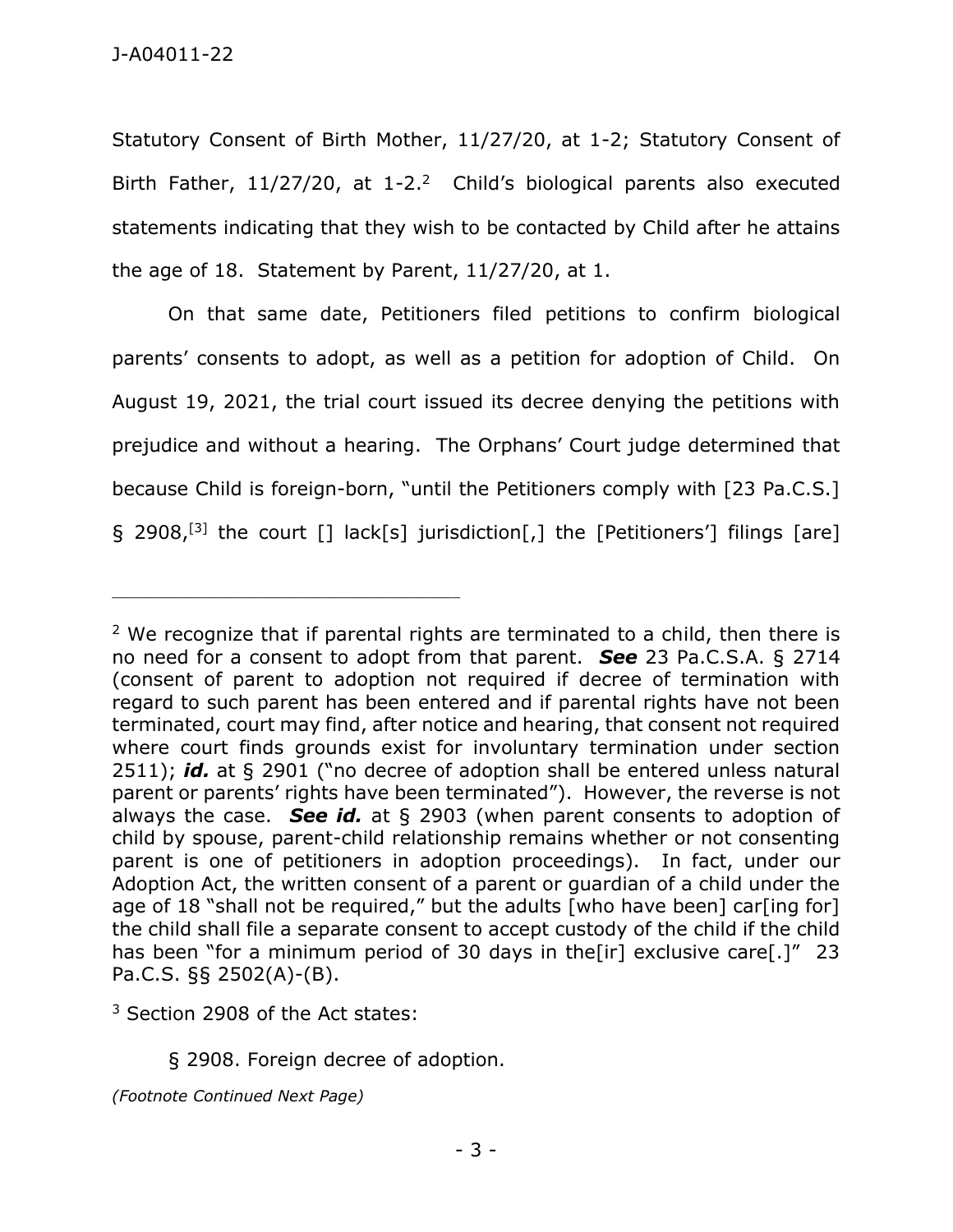procedurally defective[,] and the court [is] prohibited from proceeding with

any other portion of the Adoption Act which might otherwise apply." Trial

Court Opinion, 9/16/21, at 4.

Petitioners filed a timely notice of appeal and court-ordered Pa.R.A.P.

1925(b) concise statement of errors complained of on appeal. Petitioners

present the following issues for our consideration:

- (1) Did the [Orphans' Court] err as a matter of law in determining that the Pennsylvania Adoption Act, codified at 23 Pa.[C.S.] § 2101, et. [s]eq.[,] and specifically, 23 Pa.C.S. § 2908 [] and its implementing Rule 15.9, both of which only apply according to their clear and unambiguous terms when a party files an adoption petition in a foreign country while the child is a resident of that country and subsequently seeks to register that adoption decree in the Commonwealth of Pennsylvania, govern[] the current matter, where the prospective adoptee has been a resident of the Commonwealth of Pennsylvania for the preceding six years, and the prospective adoptive parents commence[d] an adoption proceeding in this Commonwealth?
- (2) Did the Orphans' Court both err as a matter of law and abuse its discretion by ignoring the clear and unambiguous
- **(a) Registration. —** When a minor is adopted by a resident of this Commonwealth **and a final decree of adoption is made or entered in conformity with the laws of a foreign country**, the adopting parent shall file a properly authenticated copy of the foreign decree of adoption, a copy of the child's visa and either the child's birth certificate or some form of birth identification with the clerk of the court in the county of residence of the parent. If the foreign decree of adoption is not in English, the adopting parent shall also file a certified English translation. If no birth certificate or birth identification can be obtained, the adopting parent shall include an affidavit stating the reason therefor.
- 23 Pa.C.S. § 2908(a) (emphasis added).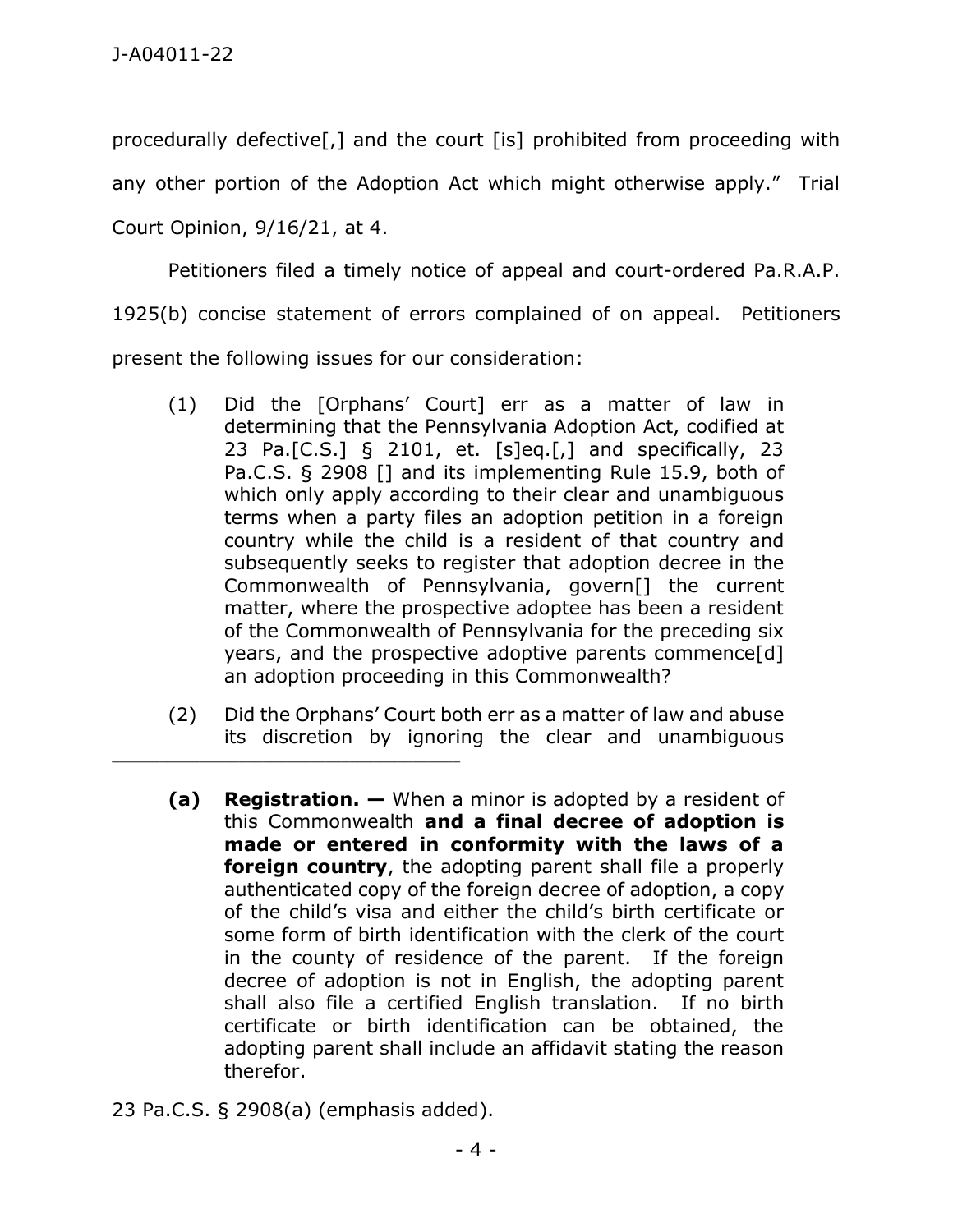language of [s]ection 2908, and[,] instead[,] resorting to the implement[ation of] Rule 15.9 in order to find that because [Child] was born in Liberia, he is a "foreign[-]born child," a term with a peculiar and appropriate meaning in the implementing rule designed to apply only to a child that was both born in a foreign country and resided in that foreign county at the time that the adoption proceedings were commenced, thereby entering the United States on certain types of visas[, which is] inapplicable here?

- (3) Did the Orphans' Court['s] interpretation of Pennsylvania's statutes produce an absurd result by compelling all prospective adoptees that were born in a foreign country, yet have resided in the Commonwealth of Pennsylvania for several years, to return to their birth countries, comply with the laws of adoption in their birth countries, and then seek to reenter the United States and thereafter register their foreign adoption decree utilizing the registration procedure contained in [s]ection 2908?
- (4) Was the [Orphans' Court] correct [in finding that] the General Assembly not only required consideration of a prospective adoptee's immigration status, but further made that status completely dispositive[,] compelling denial of the adoption petition with prejudice, when the General Assembly has already detailed the requirements necessary [to] comply with the Adoption Act, and the child's immigration status is not listed as a consideration nor is legal immigration status even deemed relevant in any way?
- (5) Did the Orphans' Court exceed its permissible jurisdiction when it imposed a punitive measure upon a child whose visa had expired, and precluded the child from pursuing adoption in the Commonwealth of Pennsylvania solely because of this status, when the [f]ederal [g]overnment has the exclusive authority over matters involving naturalization and immigration, and there is not a single shred of authority within this Commonwealth making immigration status even relevant, much less dispositive?
- (6) Did the Orphans' Court abuse its discretion when it determined that the [a]doption [p]etition was "[p]rocedurally [i]mproper," solely because [Child] had overstayed his visa, when the [p]etition perfectly complied with all requirements set forth in the Adoption [Act],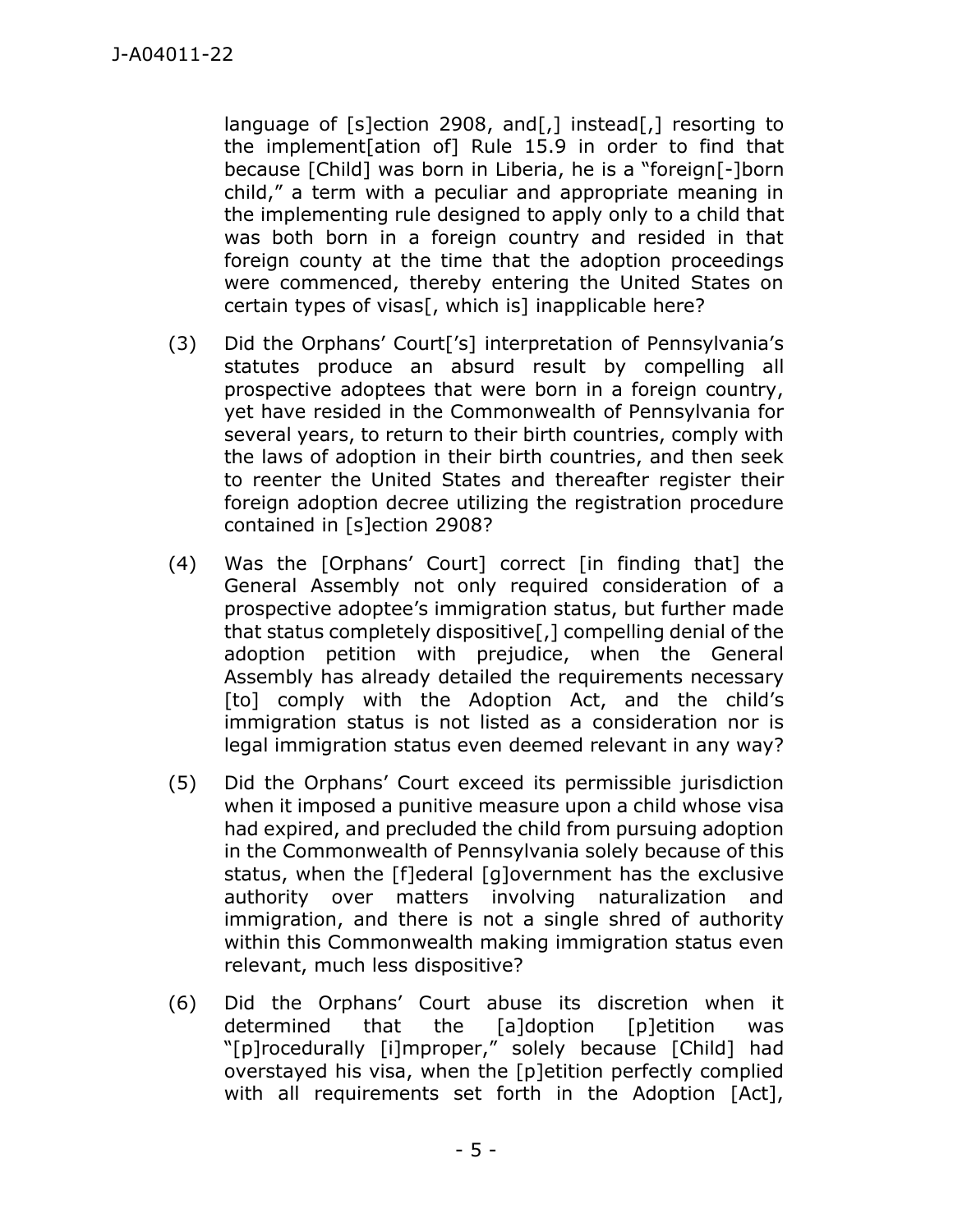which[,] itself[,] does not require proof of immigration status?

- (7) Was the Orphans' Court's decision to deny the adoption petition with prejudice without ordering a home study, conducting a hearing, making a record, taking evidence, conducting formal briefing on the docket, and permitting oral argument a violation of [Petitioners'] constitutional right to procedural due process?
- (8) Did the Orphans' Court arbitrarily abuse its power by making [Child's] immigration status a controlling factor when there is no recognized legal authority for even taking immigration status into consideration when the prospective adoptive parents are family members, have formed a parental bond with [Child] over the preceding six years, and intend to bring [C]hild into status by filing a Family Petition after his adoption?

Petitioners' Brief, at 3-6.

When reviewing a decree entered by the [O]rphans' [C]ourt, the appellate court must determine whether the record is free from legal error and the court's factual findings are supported by the evidence. Because the [O]rphans' [C]ourt sits as the fact-finder, it determines the credibility of the witnesses, and on review, the appellate court will not reverse its credibility determinations absent an abuse of that discretion.

*In re E.M.I.*, 57 A.3d 1278, 1284 (Pa. Super. 2012).

\_\_\_\_\_\_\_\_\_\_\_\_\_\_\_\_\_\_\_\_\_\_\_\_\_\_\_\_\_\_\_\_\_\_\_\_\_\_\_\_\_\_\_\_

Instantly, Child was born in Liberia and has been living in the United

States since 2014 with an aunt and uncle who are naturalized, United States

citizens. Therefore, Petitioners are seeking a domestic adoption<sup>4</sup> of a child

<sup>4</sup> While Petitioners are seeking to adopt a foreign-born child, this is not what is termed an "intercountry or international adoption." *See <https://www.uscis.gov/adoption/immigration-through-adoption>* (last visited 5/16/22) (defining intercountry adoption as "an adoption of a child born in one country by an adoptive parent living in another country"). Such adoptions are governed by United States federal law, the laws of the *(Footnote Continued Next Page)*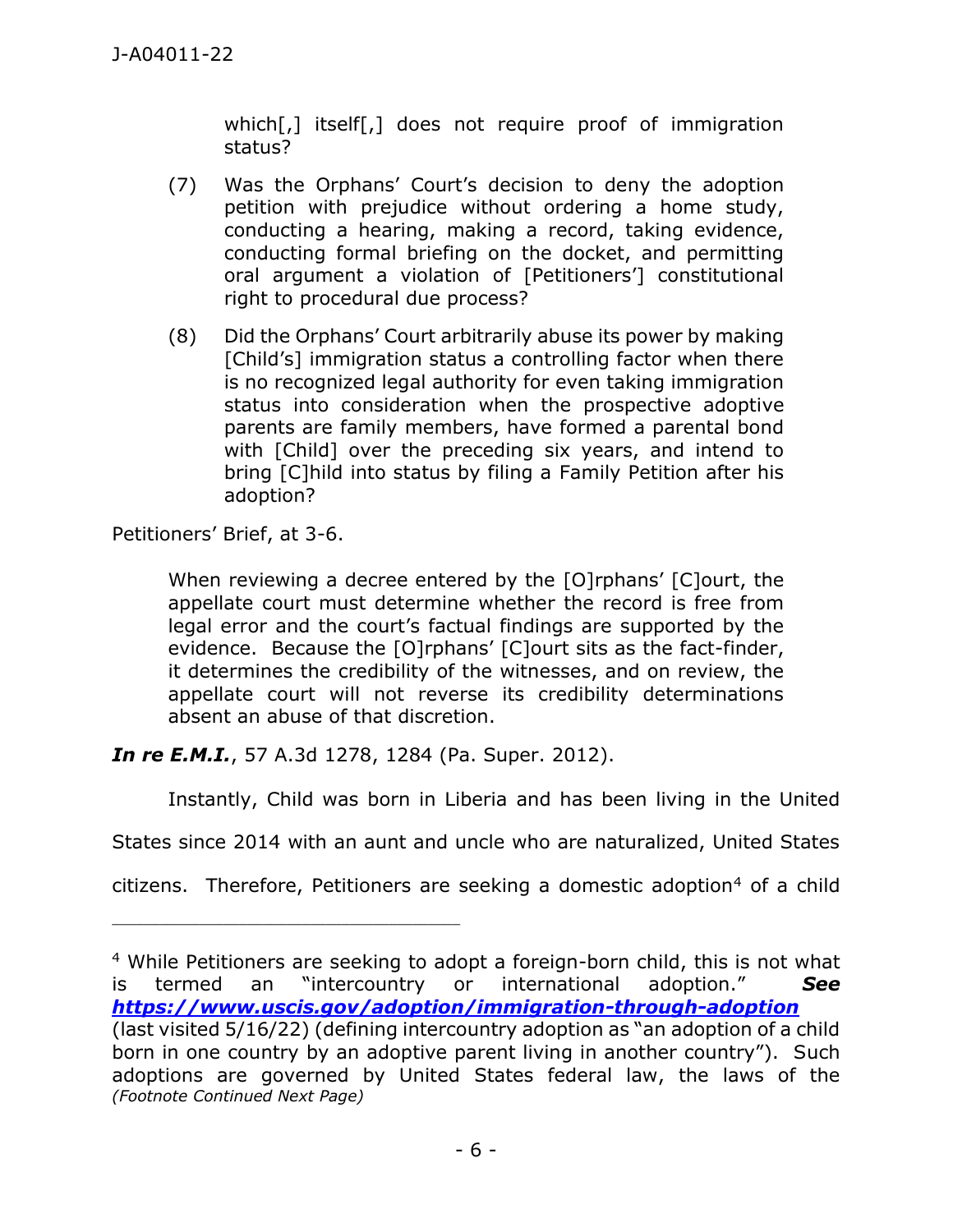who was born in a foreign country, utilizing the procedures set forth in our Commonwealth's Adoption Act. The factual circumstances in this case present a factual scenario of first impression—United States citizens seeking to adopt their foreign-born nephew, who has been residing with them in the United States on a non-immigrant visa and where there is no foreign adoption decree made or entered into in conformity with the laws of the child's home country.

We recognize that adoption in this Commonwealth is purely a statutory right. *In re Adoption of R.B.F.*, 803 A.2d 1195, 1199 (Pa. 2002). Pennsylvania's Adoption Act (Act) is codified at chapters 21 through 29 of the Domestic Relations Code. 5 *See* 23 Pa.C.S. §§ 2101-2938. It is wellestablished that the provisions of the Adoption Act must be strictly complied with, *In re Adoption of E.M.A.*, 409 A.2d 10, 12 (Pa. 1979) (citations omitted), but also that "[t]he law is not to be construed unreasonably and

S.B. 1233 (1970).

prospective adoptive child's country of origin, and the laws of the prospective adoptive parents' United States state of residence. *See*  [https://travel.state.gov/content/travel/en/Intercountry-Adoption/Adoption-](https://travel.state.gov/content/travel/en/Intercountry-Adoption/Adoption-Process/how-to-adopt.html)[Process/how-to-adopt.html](https://travel.state.gov/content/travel/en/Intercountry-Adoption/Adoption-Process/how-to-adopt.html) (last visited 5/20/22).

<sup>&</sup>lt;sup>5</sup> The Adoption Act was first referred to the Judiciary Committee on January 26, 1970. At that time, the short title of the proposed Act stated that it was:

<sup>[</sup>a]n Act providing for the adoption of minors and adults and for the termination of parent-child relationships by such adoption or by relinquishment or abandonment proceedings preliminary thereto, for jurisdiction of courts, for recording of foreign decrees of adoption, and containing provisions for procedures, decrees and records in all matters relating thereto.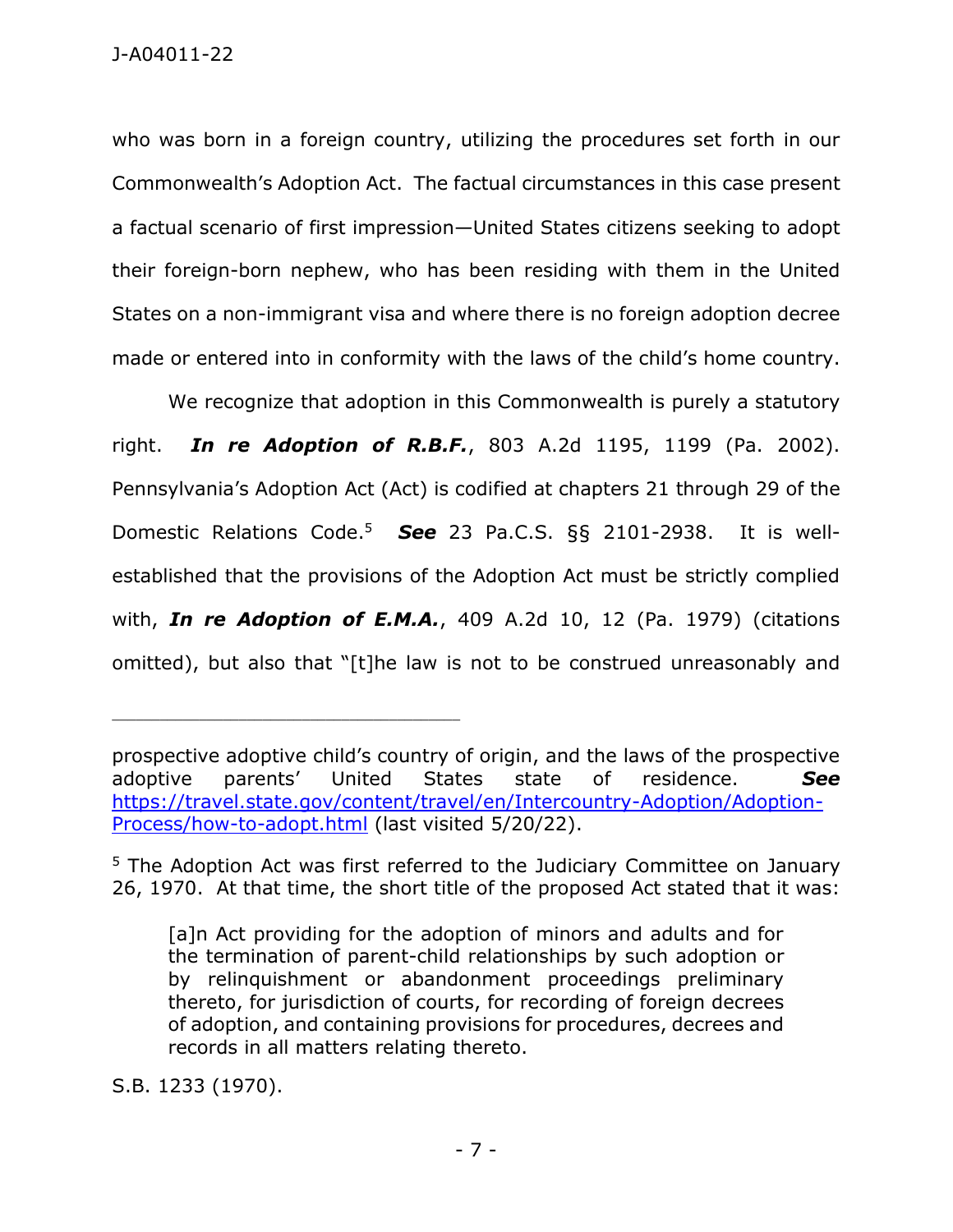thus defeat the express purposes of the Act." *See In re Russell Adoption Case*, 85 A.2d 878, 883 (Pa. Super. 1952).

Notably, the Adoption Act is silent with regard to an adoptee's citizenship or immigration status.<sup>6</sup> Moreover, the Act does not define the term "child" <sup>7</sup> or "foreign born child." *See In re Adoption of Hess*, 608 A.2d 10, 13 (Pa. 1992) ("Wherever possible, we must be guided by the specifications of the Adoption Act in making our determination."). Our Supreme Court has stated that the plain language of a statute is, in general, the best indicator of legislative intent. *In re Adoption of J.A.S.*, 939 A.2d 403 (Pa. Super. 2007). Moreover, "[w]e must construe words and phrases in the statute according to their common and approved usage. We must also construe a statute in such a way as to give effect to all its provisions, if possible, thereby avoiding the need to label any provision as mere surplusage." *Id.* at 405-06 (citations omitted).

<sup>&</sup>lt;sup>6</sup> We agree with Petitioners that Child's immigration status is not before us, but, rather is a consideration for United States State Department and Bureau of Citizenship and Immigration Services under federal immigration law. Moreover, Liberian law is also not to be considered when faced with a prospective Commonwealth adoption under the Act.

<sup>&</sup>lt;sup>7</sup> In its earliest form, the Adoption Act defined the term "child." However, that definition was deleted in 1980. *See* H.B. 213 (1979-80) (deleting term "child" defined in Act as a "son or daughter whether by birth or adoption who is under the age of eighteen").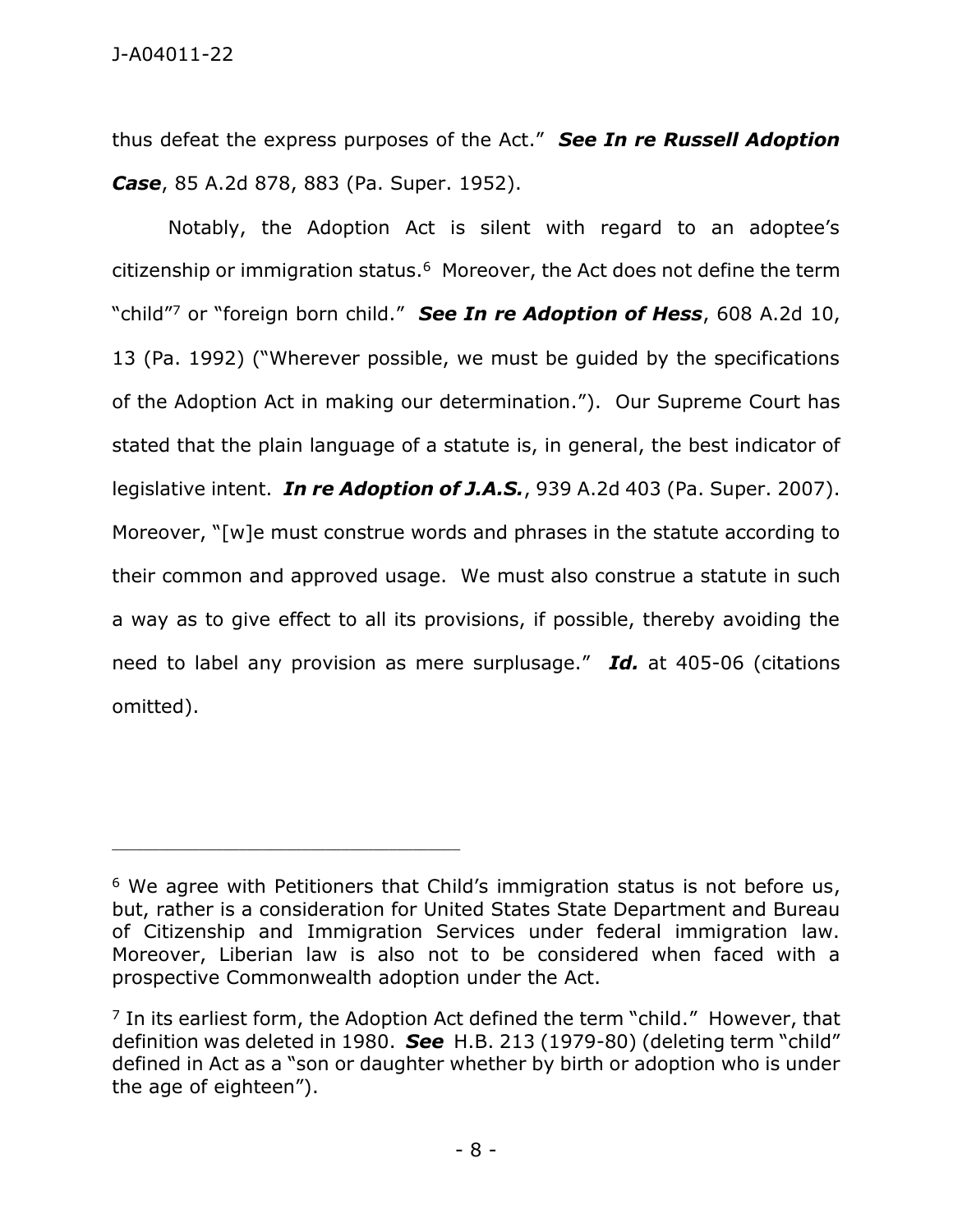Under the Act, adoption proceedings may be brought in the county where the adoptee resides. 23 Pa.C.S.  $\S$  2302(1).<sup>8</sup> Moreover, "[a]ny individual may be adopted, regardless of his age or residence." *Id.* at § 2311. While the court of common pleas of each county exercises original jurisdiction over adoption proceedings, *see* 23 Pa.C.S. § 2301, "[t]he courts have no authority to decree an adoption in the absence of statutorily required consents[. Moreover, no] exceptions to the Adoption Act [may] be judicially created where the legislature did not see fit to create them." *In re Adoption* 

*of Baby Boy D*, 769 A.2d 508, 509 (Pa. Super. 2001) (citations omitted).

Section 2908 of the Act concerns registration of a foreign adoption

decree in the Commonwealth, stating, in relevant part, that,

When a minor is adopted by a resident of this Commonwealth **and a final decree of adoption is made or entered in conformity with the laws of a foreign country**, the adopting parent shall file a properly authenticated copy of the foreign decree of adoption, a copy of the child's visa[,] and either the child's birth certificate or some form of birth identification with the clerk of the court in the county of residence of the parent.

<sup>&</sup>lt;sup>8</sup> An adoption proceeding may also be initiated in the county where the persons who have filed a report of intention to adopt, "required by section 2531," reside. 23 Pa.C.S. § 2302(1). Here, because Child is Petitioners' nephew, they were not required to file a report of intention to adopt, *see id.*  at § 2531(c); however, Petitioners chose to file a report anyway.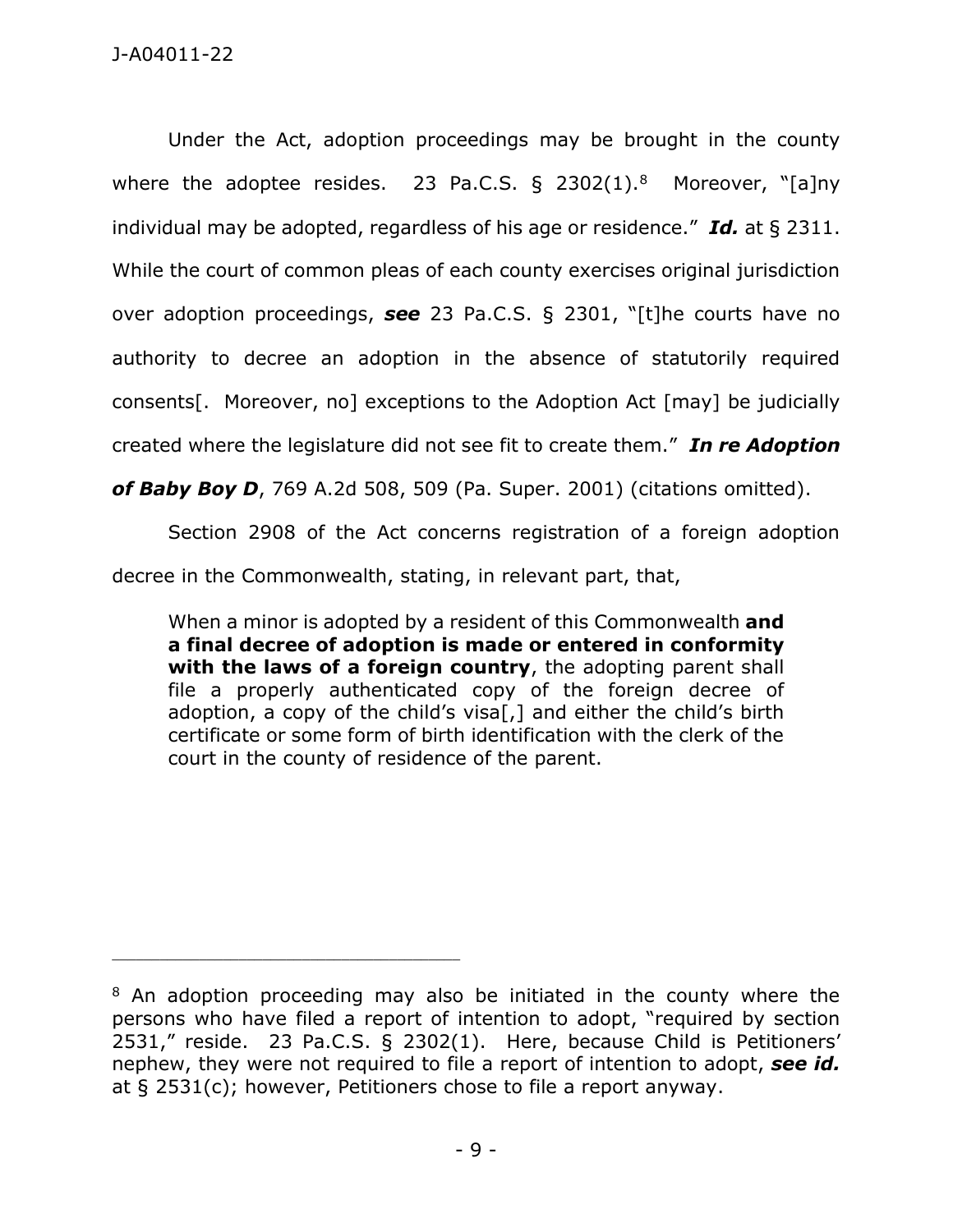23 Pa.C.S. § 2908(a) (emphasis added).<sup>9</sup> Instantly, the trial court opined that Petitioner's "failure to comply with [section] 2908 [of the Adoption Act] not only would necessitate an impermissibly, judicially created exception to that statutory provision, but would require the court to exercise jurisdiction which it does not retain." Trial Court Opinion, 9/16/21, at 4. The trial court concluded that, because section 2908 involves the situation where a foreignborn child is being adopted by a Commonwealth resident, the Orphans' Court did not have jurisdiction to entertain their petitions unless Petitioners complied with section 2908's statutory prerequisites. Specifically, the court found that because section 2908 presupposes a foreign adoption decree, unless and until Petitioners obtained a Liberian adoption decree for Child, it did not have the authority under the Adoption Act to consider Petitioners' filings. We disagree.

In addition to section 2908, the Pennsylvania Supreme Court also has enacted procedural rules specifically addressing the adoption of foreign-born children by Commonwealth residents—specifically, Chapter XV of the Supreme Court's Orphans' Court Rules. *See* Pa.R.O.C.P.15.1-15.9. Those rules set forth the procedure in cases where a foreign adoption decree has been "made or entered in conformity with the laws of a foreign country,"<sup>10</sup> or where

 $9$  "[T]he interpretation and application of a statute is a question of law that compels plenary review to determine whether the court committed an error of law." *In re Adoption of R.A.B.*, 153 A.3d 332, 334 (Pa. Super. 2016).

<sup>&</sup>lt;sup>10</sup> Pursuant to Pa.R.O.C.P. 15.8(c), if the foreign adoption decree can be registered, the court shall sign the decree, direct the clerk of court to enter *(Footnote Continued Next Page)*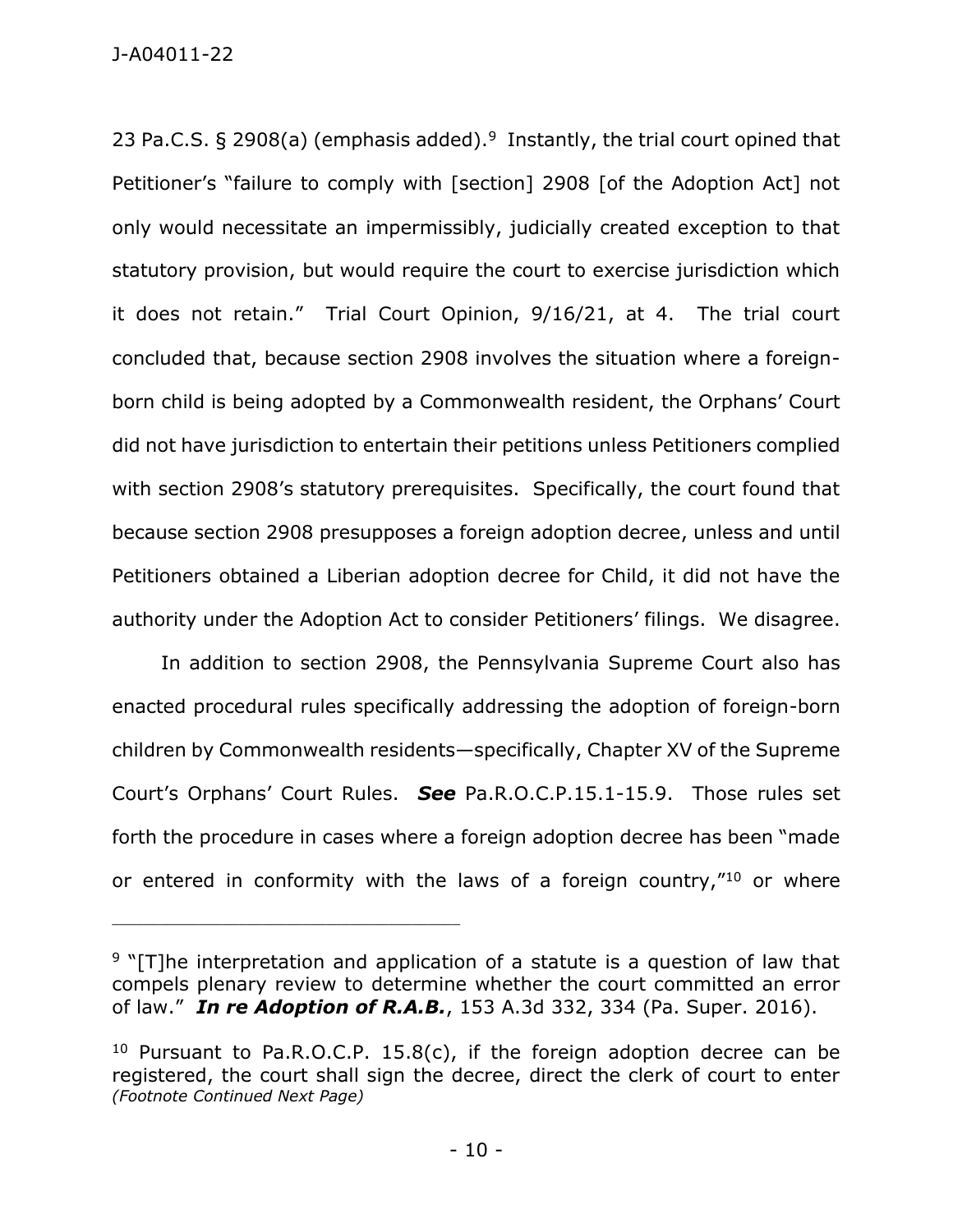Commonwealth residents are seeking to adopt a foreign-born child who has entered the United States on an immigrant visa.<sup>11</sup> *See* Pa.R.O.C.P. 15.8 (Foreign adoption registration) ("Adopting parent(s) may petition the Court of Common Pleas in the county of their residence to register a foreign adoption decree so that it will be given full and final effect in this Commonwealth."); *see also* Pa.R.O.C.P. 15.9(a) ("Adopting parent(s) who are residents of the Commonwealth may petition the Court of Common Pleas in any county as provided in [s]ection 2302 of the Adoption Act . . . to proceed with an adoption of their foreign[-]born child who has entered the United States pursuant to an

the date of the foreign adoption decree, identify the foreign court on the docket, send Form No. HD01273F (certificate of foreign-born child) and form No. HD01275F (statement of citizenship and residency) to the Department of Health, Division of Vital Records, along with a copy of US Government Form N-560 (certificate of citizenship) and/or a copy of the child's United States passport, if they have been provided by adopting parents. Pa.R.O.C.P. 15.8(c). In return, the clerk shall issue the adopting parents a certificate of adoption in accordance with section 2907 of the Adoption Act. *See* 23 Pa.C.S. § 2907 (certificate of adoption).

<sup>11</sup> "A foreign[-]born child who has been issued an IR-2, IR-3 or IH-2 United States Visa has had the adoption proceeding fully completed in the foreign country and the foreign adoption decree needs only to be registered here to be given full force and effect of an adoption decree issued by this Commonwealth." *See In re Order Amending Rule 1.5 & Rescinding & Replacing Rules 15.1 through 15.9*, *supra* at \*63.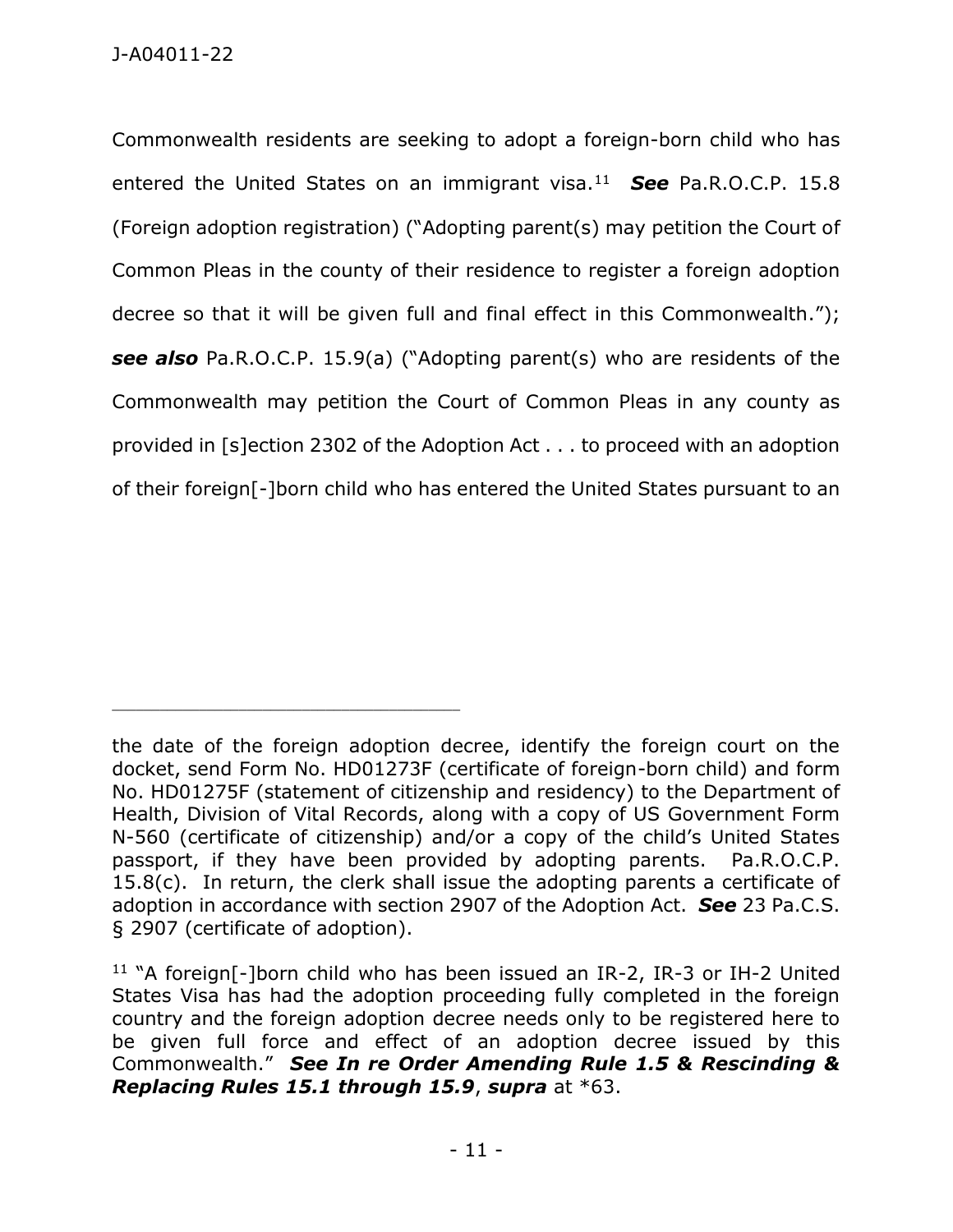IR-2, IR-3, IH-3, IR-4[,] or IH-4<sup>[12]</sup> United States visa.").<sup>13</sup> Section 2908 of the Act codifies the procedure to register a foreign adoption decree in the Commonwealth with the goal of streamlining the process of obtaining the "full

force and effect of an adoption decree issued by this Commonwealth."<sup>14</sup> *In* 

## *re Order Amending Rule 1.5 & Rescinding & Replacing Rules 15.1*

*through 15.9*, 2021 Pa. LEXIS 3160, \*60 (Pa. 2021).

Neither of those situations is present here. Petitioners admit that they did not commence or complete a foreign adoption proceeding in Liberia and, thus,

<sup>13</sup> In fact, the "Certificate of Adoption of a Foreign-Born Child (Pursuant to 23 Pa.C.S. § 2908)" attached to Petitioners' petition to adopt, asks for information listed in either the "Petition to Register Foreign Adoption Decree or Petition for Adoption of a Foreign[-]Born Child." *See* Certificate of Adoption of Foreign-Born Child, at Part 2.

<sup>14</sup> *See also https://www.lancasterlawblog.com/2018/08/articles/authors/holl y-filius/registration-of-foreign-adoption-decrees-goodbye-readoption-maybe/* (last visited 5/26/22).

<sup>12</sup> IR-2, IR-3, IH-3, IR-4, and IH-4 visas are immigrant visas adopted children may receive. *See* [https://www.uscis.gov/adoption/bringing-your](https://www.uscis.gov/adoption/bringing-your-internationally-adopted-child-to-the-united-states/your-new-childs-immigrant-visa/your-new-childs-immigrant-visa)[internationally-adopted-child-to-the-united-states/your-new-childs](https://www.uscis.gov/adoption/bringing-your-internationally-adopted-child-to-the-united-states/your-new-childs-immigrant-visa/your-new-childs-immigrant-visa)[immigrant-visa/your-new-childs-immigrant-visa](https://www.uscis.gov/adoption/bringing-your-internationally-adopted-child-to-the-united-states/your-new-childs-immigrant-visa/your-new-childs-immigrant-visa) (last visited on 5/13/22). All children with these types of visas are admitted as permanent resident noncitizens. *See* [https://www.uscis.gov/adoption/after-your-child-enters](https://www.uscis.gov/adoption/after-your-child-enters-the-united-states)[the-united-states](https://www.uscis.gov/adoption/after-your-child-enters-the-united-states) (last visited 5/13/22). In most instances, the adopting parent(s) of a foreign-born child who has entered the U.S. with an IR-2, IR-3 or IH-3 United States visa will not need to proceed under Rule 15.9, but can register the foreign adoption decree pursuant to Rule 15.8. *See In re Order Amending Rule 1.5 & Rescinding & Replacing Rules 15.1 through 15.9*, *supra* at \*27, *but see id.* (if foreign-born child enters U.S. with IH-4 or IR-4 United States visa, adopting parents must proceed under Rule 15.9 because adoption of foreign-born child was not finalized in country of child's birth).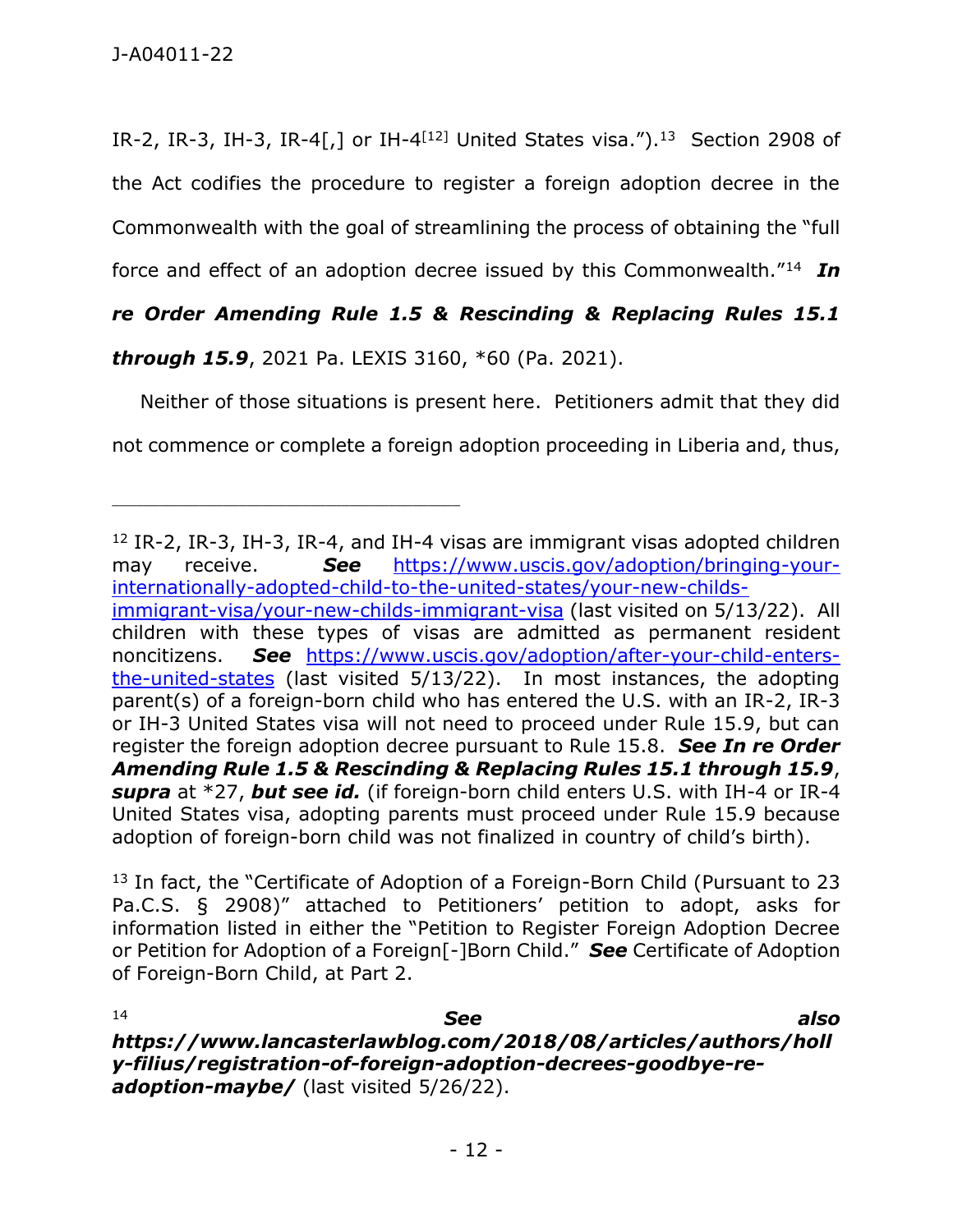have no foreign adoption decree to be registered in the United States. Moreover, Petitioners claim that Child entered the United States on a B-2 visa, not an IR-2, IR-3, IH-3, IR-4, or IH-4 visa. Therefore, neither Rules 15.8 and 15.9, nor section 2908, applies to the instant case. The relevant question, then, is whether Child can be adopted by Petitioners in the Commonwealth using the regular adoption procedure outlined in the Act, where the Act is silent as to the unique facts of the instant case.<sup>15</sup> We believe that Petitioners can avail themselves of the process, especially where we consider the best interests of Child who is currently in a state of "limbo*." See In re Russell Adoption Case*, *supra* at 881 (acknowledging that Act, as originally enacted in 1925, "provides that if the court is satisfied that the welfare of the person proposed to be adopted will be promoted by such adoption it shall make a decree so finding").

*Id.* at 334.

<sup>15</sup> In *In re Adoption of R.A.B.*, *supra*, our Court reiterated:

The goal in interpreting any statute is to ascertain and effectuate the intention of the General Assembly. Our Supreme Court has stated that the plain language of a statute is in general the best indication of the legislative intent that gave rise to the statute. When the language is clear, explicit, and free from any ambiguity, we discern intent from the language alone, and not from the arguments based on legislative history or "spirit" of the statute. We must construe words and phrases in the statute according to their common and approved usage. We also must construe a statute in such a way as to give effect to all its provisions, if possible, thereby avoiding the need to label any provision as mere surplusage.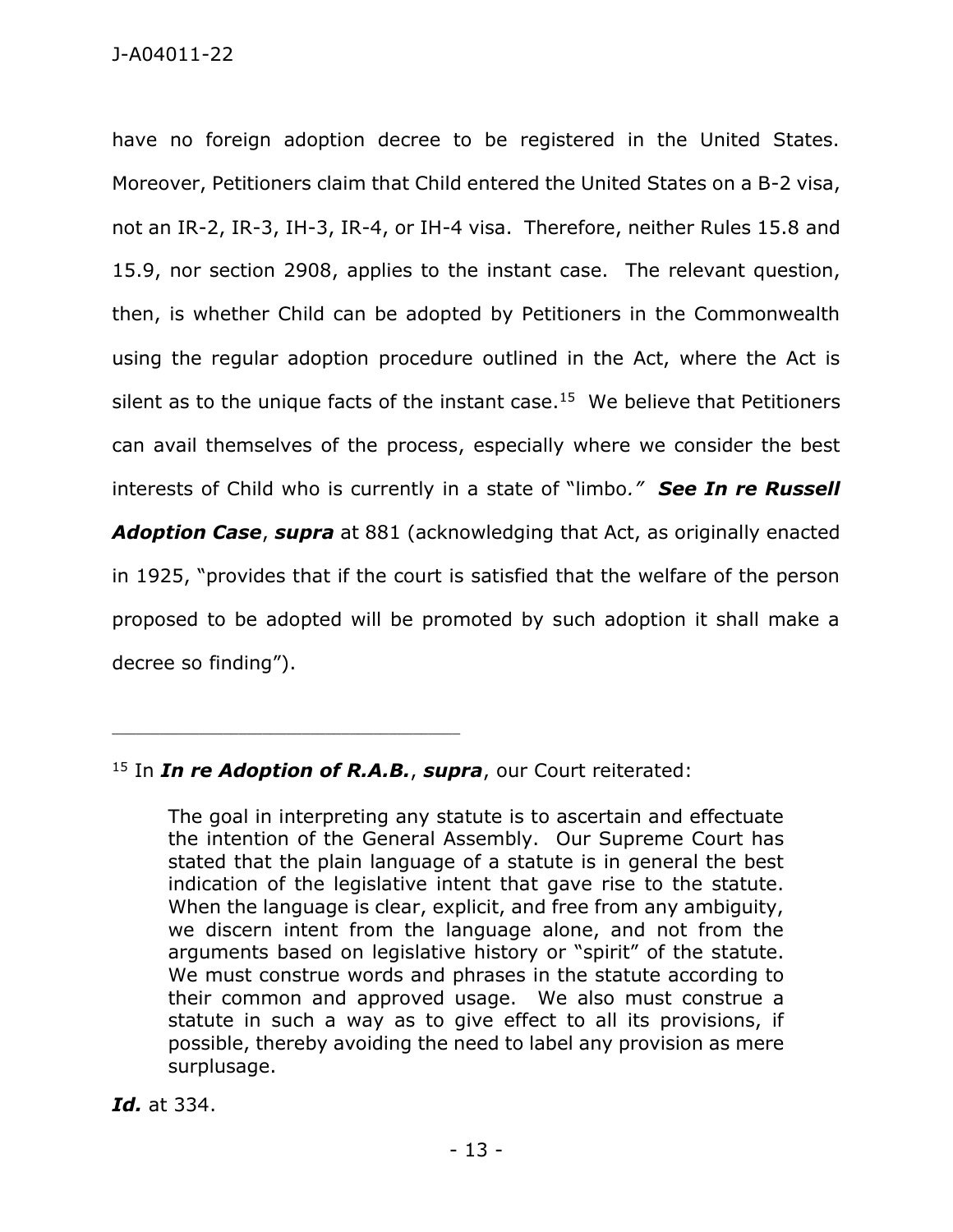Under Rule 15.8, if the trial court "determines that a foreign adoption decree [of a foreign-born child] cannot be registered, **the adopting parent(s) shall proceed as applicable under the provisions set forth in the Adoption Act, 23 Pa.C.S. § 2101**, *et seq.*, Pa.[R.]O.C.[P.] 15.9 (specific to the adoption of a foreign[-]born child),<sup>16</sup> and local rules of court." *See In re Order Amending Rule 1.5 & Rescinding and Replacing Rules 15.1 through 15.9*, *supra* at \*59 (emphasis added). 17 Thus, the Supreme Court did contemplate a situation where a child born in a foreign country, with no registerable foreign adoption decree (and, thus, unable to proceed under section 2908), could still be adopted under an alternative process set forth in

<sup>&</sup>lt;sup>16</sup> Moreover, prospective adoptive parents proceeding under Rule 15.9 are required to file twelve documents with the clerk of the appropriate division of the trial court, in this case the Orphans' Court Division. *See* Pa.R.O.C.P. 15.9(b). The Rule also requires proof that the child to be adopted is an orphan. *Id.* at 15.9(e).

<sup>&</sup>lt;sup>17</sup> In January 2016, the Orphans' Court Procedural Rules Committee published their plan to propose to the Supreme Court of Pennsylvania that Pennsylvania Orphans' Court Rules 15.1 through 15.9 be rescinded and replaced "with new Chapter XV rules governing Adoptions." 231 Pa. Code Part II. On July 22, 2021, just one month before the Orphans' Court judge handed down the instant decree, the Supreme Court Rules Committee ordered that Pennsylvania Orphans' Court Rules 15.1 through 15.9 be rescinded and replaced by Rules 15.1 through 15.22. Orphans' Court forms 15.6, 15.8, and 15.9 were also rescinded. Rules 15.7 and 15.8 have been renumbered 15.14 and 15.15, respectively. *See In re Order Amending Rule 1.5 & Rescinding and Replacing Rules 15.1 through 15.9*, *supra*. "With a few exceptions . . . [current] Rule 15.15 is nearly identical to former Rule 15.9. Changes generally reflect style, use of defined terms, and an effort to achieve consistency across the Orphans' Court Rules. Current Rule 15.15." 51 Pa.B. 4313.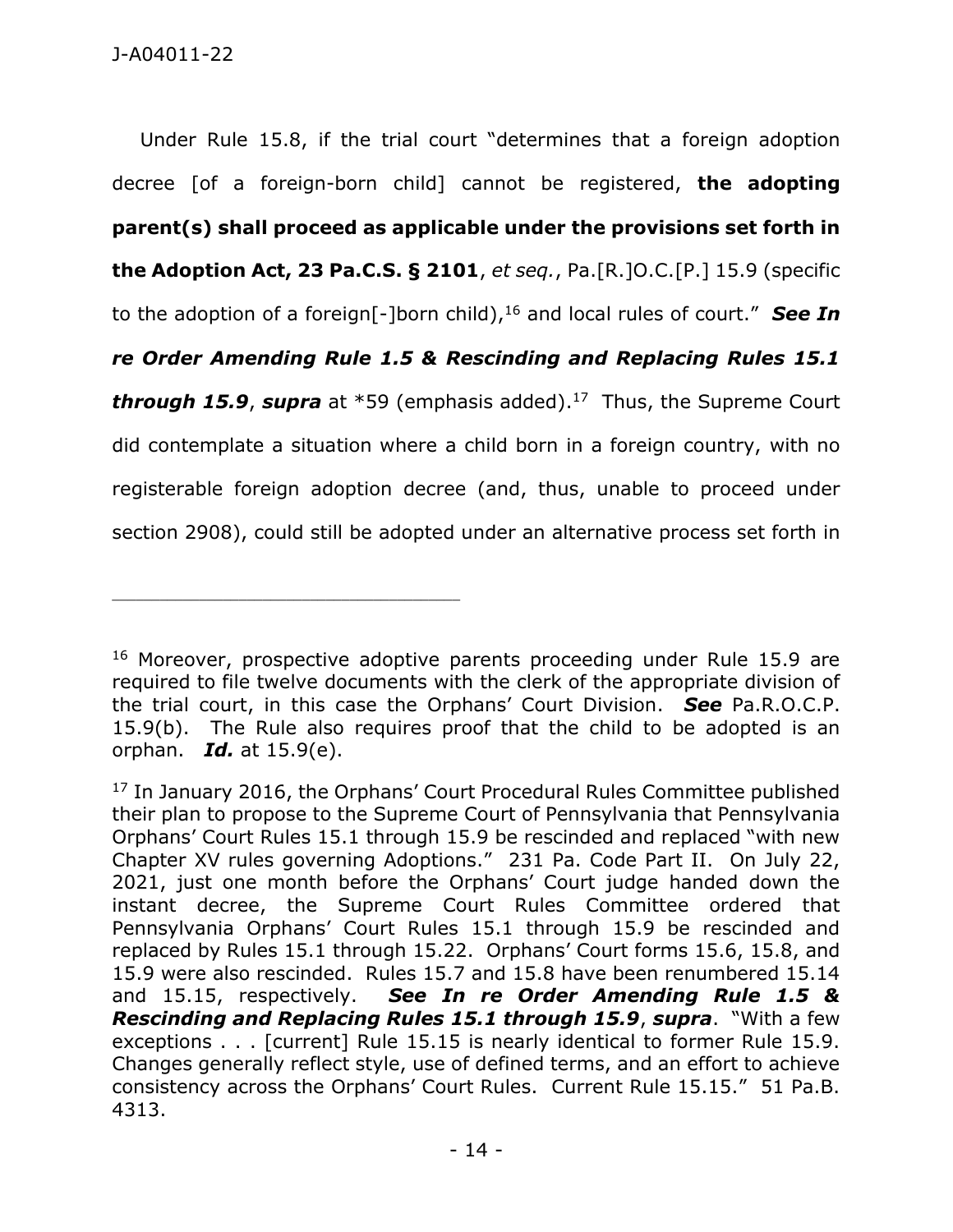the Adoption Act. Accordingly, we do not find legal support for the trial court's conclusion that the Petitioners cannot avail themselves of a domestic adoption of Child under the Act, exclusive of section 2908.

While we echo the trial judge's concerns about protecting the rights of biological and adopting parents and regulating the adoption process of foreign-born children who have no foreign adoption decrees, we cannot lose sight of the preeminent focus in adoption proceedings—the best interests of the child. *See Hess*, *supra* at 13 (at all stages of adoption proceedings, best interest of child is paramount consideration). Here, Child has been cared for in the United States by Petitioners, blood relatives, for more than six years. Child's parents have consented to Petitioners adopting Child and, concomitantly, relinquished all parental rights to him. Petitioners have attempted to comply with the procedures required for prospective adopting parents under the Act, 23 Pa.C.S. §§ 2302(1), 2302, 2502(a), <sup>18</sup> 2531(a),

<sup>18</sup> In *In re J.W.B.*, 232 A.3d 689 (Pa. 2020), our Supreme Court explained:

Pennsylvania's Adoption Act provides two mechanisms by which to obtain the consent of a parent for the adoption of his or her child. Sections 2501 and 2502 provide that a natural parent may file a petition to relinquish his or her parental rights to a child to an agency or an adoptive adult, respectively. *See* 23 Pa.C.S. §§ 2501-02. Upon the filing of a petition under either Sections 2501 or 2502, the trial court sets a hearing to terminate the petitioning parent's parental rights. 23 Pa.C.S. § 2503.

Where a parent has not filed a petition to relinquish his or her parental rights, [s]ection 2504 provides an alternative means to *(Footnote Continued Next Page)*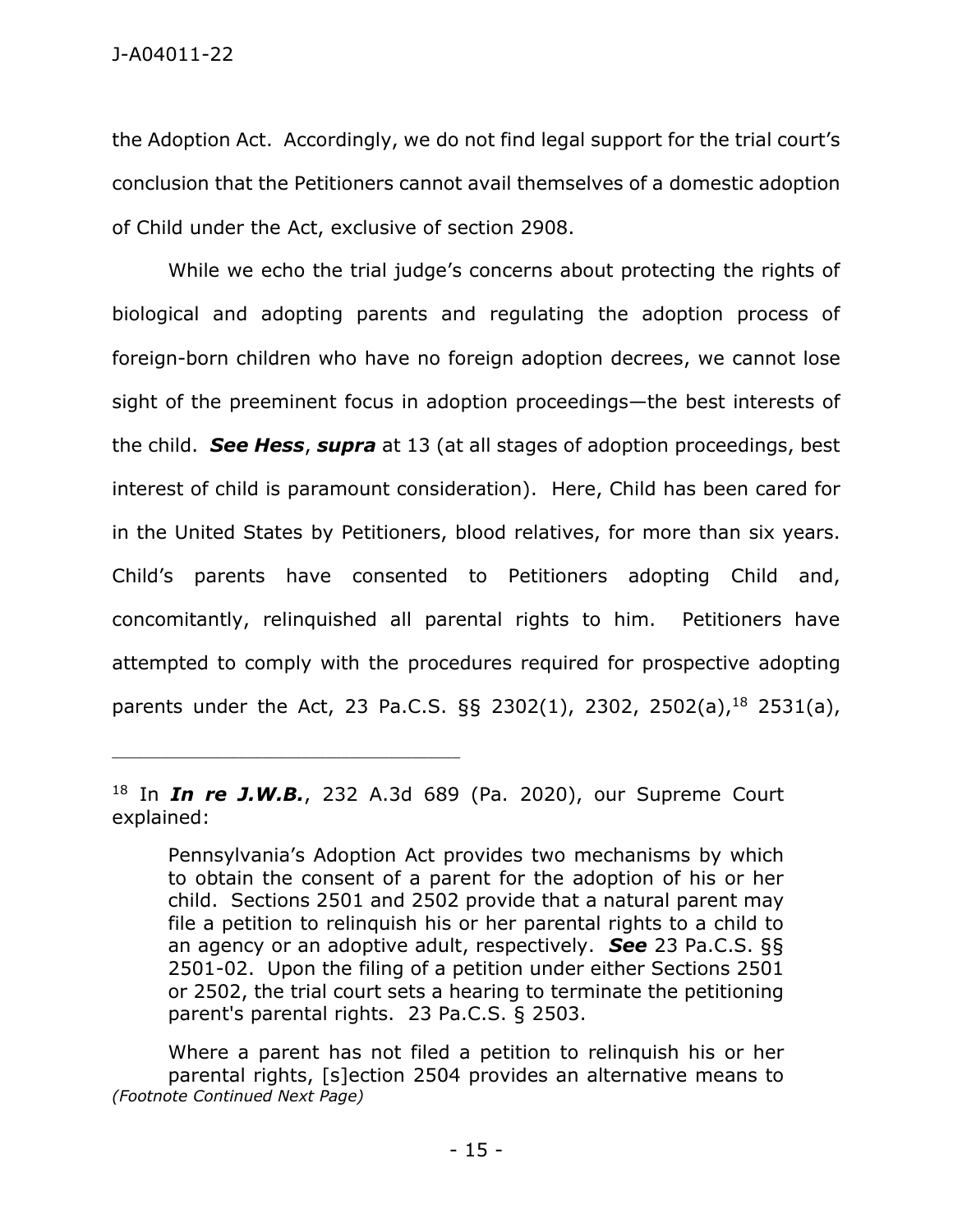2535(a), 2711, in fact filing some documents and requesting procedures not even required of blood relatives. *See* 23 Pa.C.S. § 2531(c) (report of intention to adopt Child not required to be filed "when child is the . . . niece or nephew by blood"); *id.* at §2535(a) ("When a report **required by section 2531** [] has been filed, the court shall cause an investigation to be made and a report be filed by  $\ldots$  an appropriate person designated by the court.").<sup>19</sup>

 As a reviewing court we are unable to determine whether the court's factual findings are supported by the evidence where no evidentiary hearing took place on the consent and adoption petitions and, thus, no credibility determinations were made. *In re E.M.I.*, *supra*. Therefore, we are compelled to reverse and remand.

 Under the Act, once Petitioners filed their petition to confirm birthparents' consents and petition to adopt Child, the court should have issued Petitioners

\_\_\_\_\_\_\_\_\_\_\_\_\_\_\_\_\_\_\_\_\_\_\_\_\_\_\_\_\_\_\_\_\_\_\_\_\_\_\_\_\_\_\_\_

*Id.* at 692. Section 2711 of the Adoption Act sets forth the content, form and validity of the consents necessary for a Commonwealth adoption. *Id.*

obtain parental consent to adoption. Pursuant thereto, when a natural parent has executed a consent to adoption, the adoptive parent may petition the court for a hearing to confirm the natural parent's consent to adoption. *See* 23 Pa.C.S. § 2504(a). The court will then schedule a hearing to confirm the consent that the parent previously gave to the adoption. 23 Pa.C.S. § 2504(b).

<sup>&</sup>lt;sup>19</sup> As mentioned, because Petitioners are Child's aunt and uncle, they were not required to file a report of intention to adopt. *See id.* at § 2531(c). Thus, if no report was required, then no mandatory investigation to determine the suitability of the proposed placement is triggered. *Id.* at § 2535(a). However, Petitioners specifically requested that the court conduct a homestudy/investigation into Child's residence and relationship with Petitioners.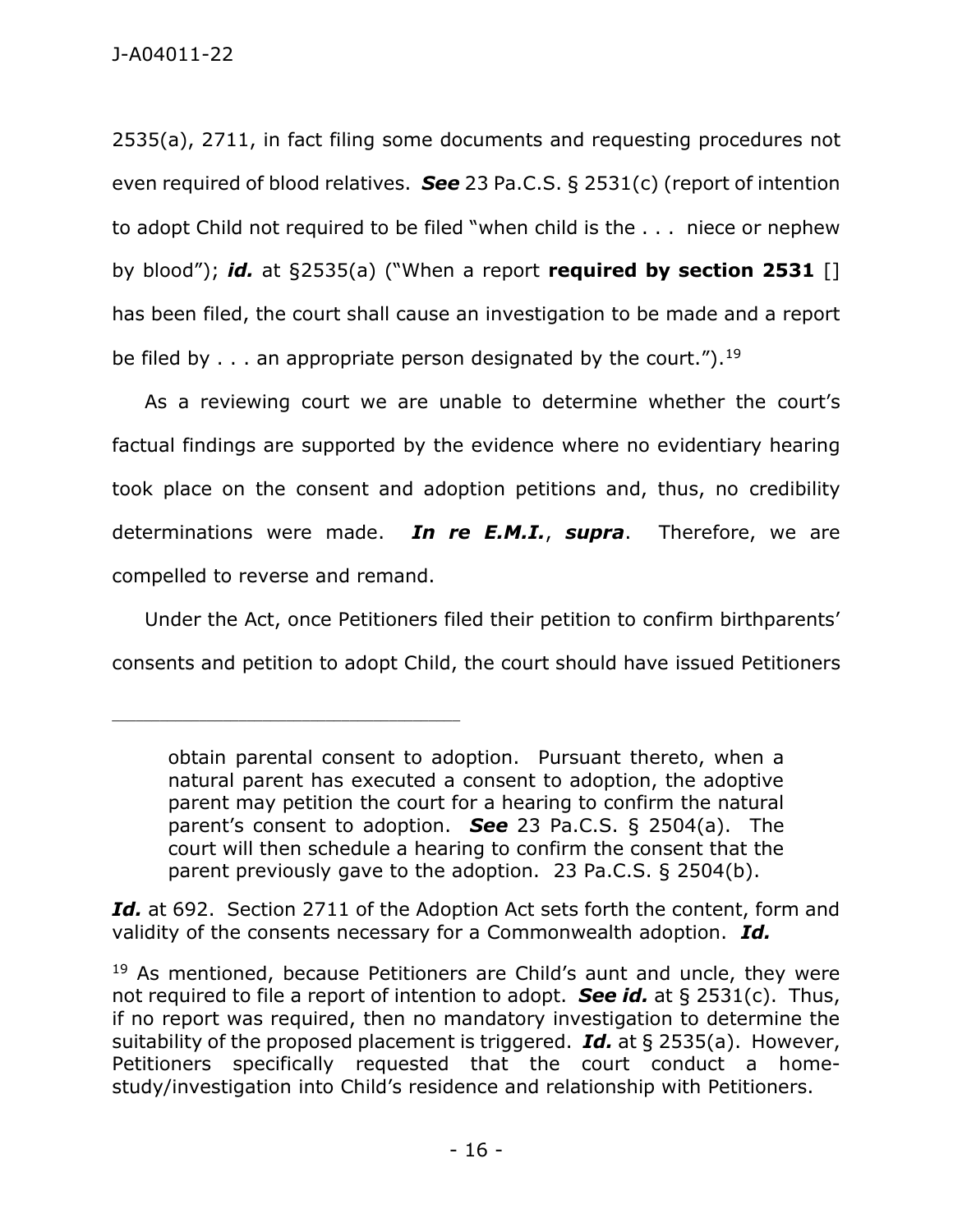notice of a hearing as prescribed in section 2531 and in compliance with 23 Pa.C.S. §§ 2721-2725. Thus, upon remand the Orphans' Court shall give notice of and conduct such a hearing.<sup>20</sup> However, prior to the hearing and within 20 days of the case being returned to the Orphans' Court, the court shall direct a full investigation and a report be filed with regard to matters outlined in section 2535(b). **See** 23 Pa.C.S. § 2535(a)-(b).<sup>21</sup> The court shall designate the appropriate person or agency to conduct the investigation, *see*  id. at § 2535(a), and may establish the procedure for the payment of investigation costs. *Id.* at § 2535(c).

 Decree reversed. Case remanded in accordance with the dictates of this decision. Jurisdiction relinquished.<sup>22</sup>

<sup>&</sup>lt;sup>20</sup> The hearing shall be held within 15 days of the date that the court receives the report following the full section 2535 investigation.

 $21$  The information gathered from this investigation and memorialized in the report shall be assessed to determine whether Child's best interests would be served by granting the petitions.

 $22$  Petitioners aver that they ultimately intend to "apply for immigration status adjustment" via a Family-Based Petition Process (FBPP). *See* 8 U.S.C. § 1101(b)(1)(E)(ii). FBPP "provides a third avenue through which an adopted individual is considered the child of their adopting parent(s) for immigration purposes." [https://www.uscis.gov/adoption/immigration-through](https://www.uscis.gov/adoption/immigration-through-adoption/family-based-petition-process)[adoption/family-based-petition-process](https://www.uscis.gov/adoption/immigration-through-adoption/family-based-petition-process) (last visited 5/26/22). Before a child will be considered an adoptive parent's "child for purposes of immigration benefits," under the FBPP, "[t]he adoptive parent must have evidence of a full and final adoption and satisfy the 2-year legal custody and joint residence requirements." *See id.* In order to fulfill the joint custody requirement, "legal custody must have been the result of a formal grant of custody from a court or other governmental entity." *Id.* Finally, under FBPP, Child's adoption be finalized before his sixteenth birthday. *See id.*; *see also* Appellants' Brief, at *(Footnote Continued Next Page)*